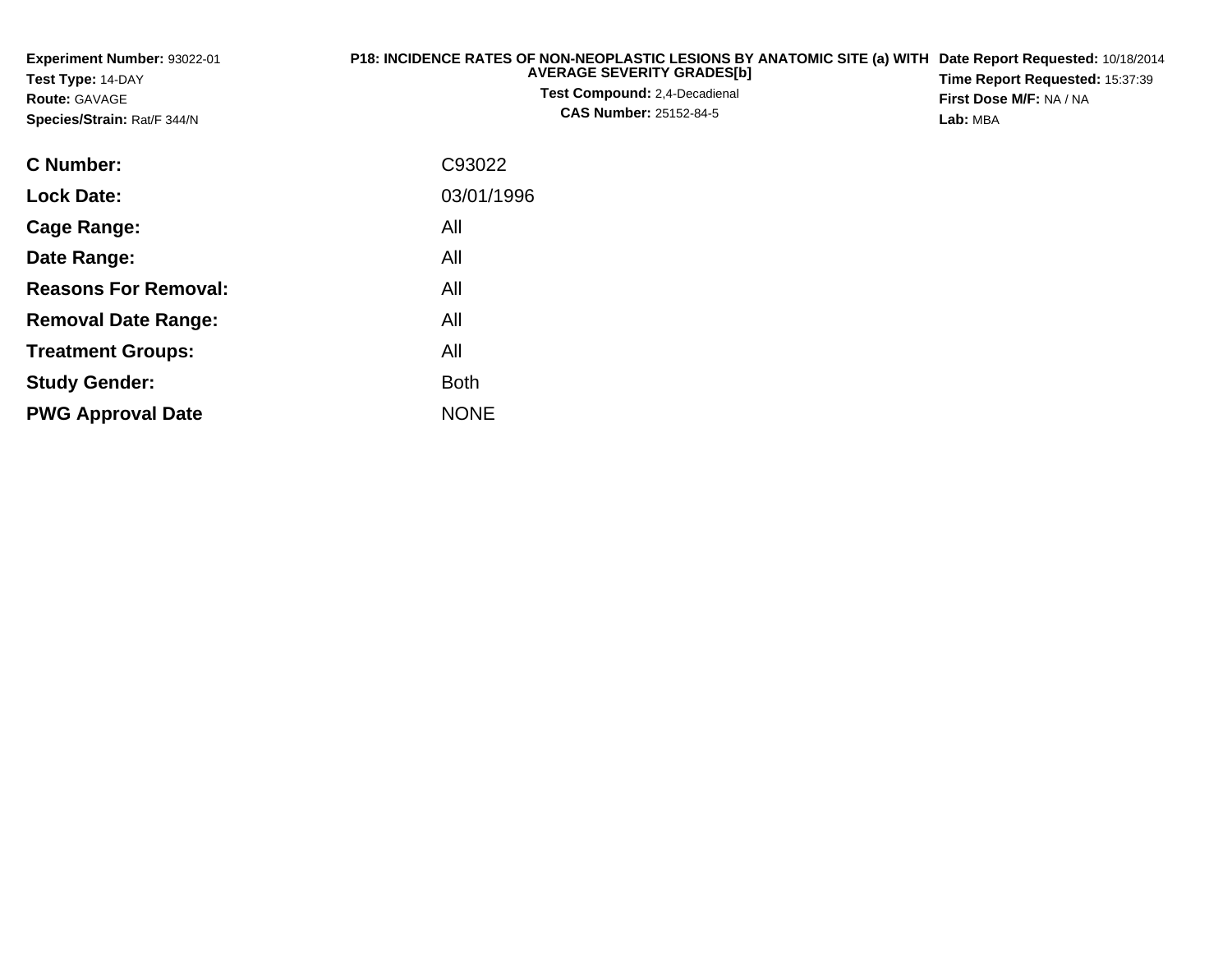| Experiment Number: 93022-01<br>Test Type: 14-DAY<br>Route: GAVAGE<br>Species/Strain: Rat/F 344/N | P18: INCIDENCE RATES OF NON-NEOPLASTIC LESIONS BY ANATOMIC SITE (a) WITH Date Report Requested: 10/18/2014<br><b>AVERAGE SEVERITY GRADES[b]</b><br>Time Report Requested: 15:37:39<br>Test Compound: 2,4-Decadienal<br>First Dose M/F: NA / NA<br>CAS Number: 25152-84-5<br>Lab: MBA |              |      |              |  |                 |  |                 |                      |                      |
|--------------------------------------------------------------------------------------------------|--------------------------------------------------------------------------------------------------------------------------------------------------------------------------------------------------------------------------------------------------------------------------------------|--------------|------|--------------|--|-----------------|--|-----------------|----------------------|----------------------|
| F 344/N Rat MALE                                                                                 | 0.0                                                                                                                                                                                                                                                                                  | <b>MG/KG</b> | 45.0 | <b>MG/KG</b> |  | 133.0 MG/KG     |  | 400.0 MG/KG     | 1200.0 MG/KG         | 3600.0 MG/KG         |
| <b>Disposition Summary</b>                                                                       |                                                                                                                                                                                                                                                                                      |              |      |              |  |                 |  |                 |                      |                      |
| <b>Animals Initially In Study</b><br><b>Early Deaths</b>                                         |                                                                                                                                                                                                                                                                                      | $\sqrt{5}$   |      | ${\bf 5}$    |  | $5\phantom{.0}$ |  | $5\phantom{.0}$ | $5\phantom{.0}$      | 5                    |
| <b>Moribund Sacrifice</b><br><b>Natural Death</b>                                                |                                                                                                                                                                                                                                                                                      |              |      |              |  |                 |  |                 |                      | 1<br>4               |
| <b>Survivors</b><br><b>Terminal Sacrifice</b><br><b>Animals Examined Microscopically</b>         |                                                                                                                                                                                                                                                                                      | 5<br>5       |      | ${\bf 5}$    |  | $5\phantom{.0}$ |  | 5<br>5          | 5<br>5               | $5\phantom{.0}$      |
| <b>ALIMENTARY SYSTEM</b>                                                                         |                                                                                                                                                                                                                                                                                      |              |      |              |  |                 |  |                 |                      |                      |
| Liver<br>Stomach, Forestomach<br>Epithelium, Hyperplasia, Diffuse<br>Ulcer, Acute, Diffuse       |                                                                                                                                                                                                                                                                                      | (5)<br>(5)   |      | (0)<br>(0)   |  | (0)<br>(0)      |  | (0)<br>(5)      | (5)<br>(5)<br>5[3.0] | (5)<br>(5)<br>5[4.0] |
| Ulcer, Chronic Active, Focal<br>Stomach, Glandular                                               |                                                                                                                                                                                                                                                                                      | (0)          |      | (0)          |  | (0)             |  | (0)             | 5[3.6]<br>(0)        | (1)                  |
| CARDIOVASCULAR SYSTEM<br>None                                                                    |                                                                                                                                                                                                                                                                                      |              |      |              |  |                 |  |                 |                      |                      |
| <b>ENDOCRINE SYSTEM</b><br>None                                                                  |                                                                                                                                                                                                                                                                                      |              |      |              |  |                 |  |                 |                      |                      |
| <b>GENERAL BODY SYSTEM</b><br>None                                                               |                                                                                                                                                                                                                                                                                      |              |      |              |  |                 |  |                 |                      |                      |
| <b>GENITAL SYSTEM</b><br>None                                                                    |                                                                                                                                                                                                                                                                                      |              |      |              |  |                 |  |                 |                      |                      |
| <b>HEMATOPOIETIC SYSTEM</b><br>Thymus<br>Hemorrhage                                              |                                                                                                                                                                                                                                                                                      | (0)          |      | (0)          |  | (0)             |  | (0)             | (0)                  | (1)<br>1[1.0]        |

a - Number of animals examined microscopically at site and number of animals with lesion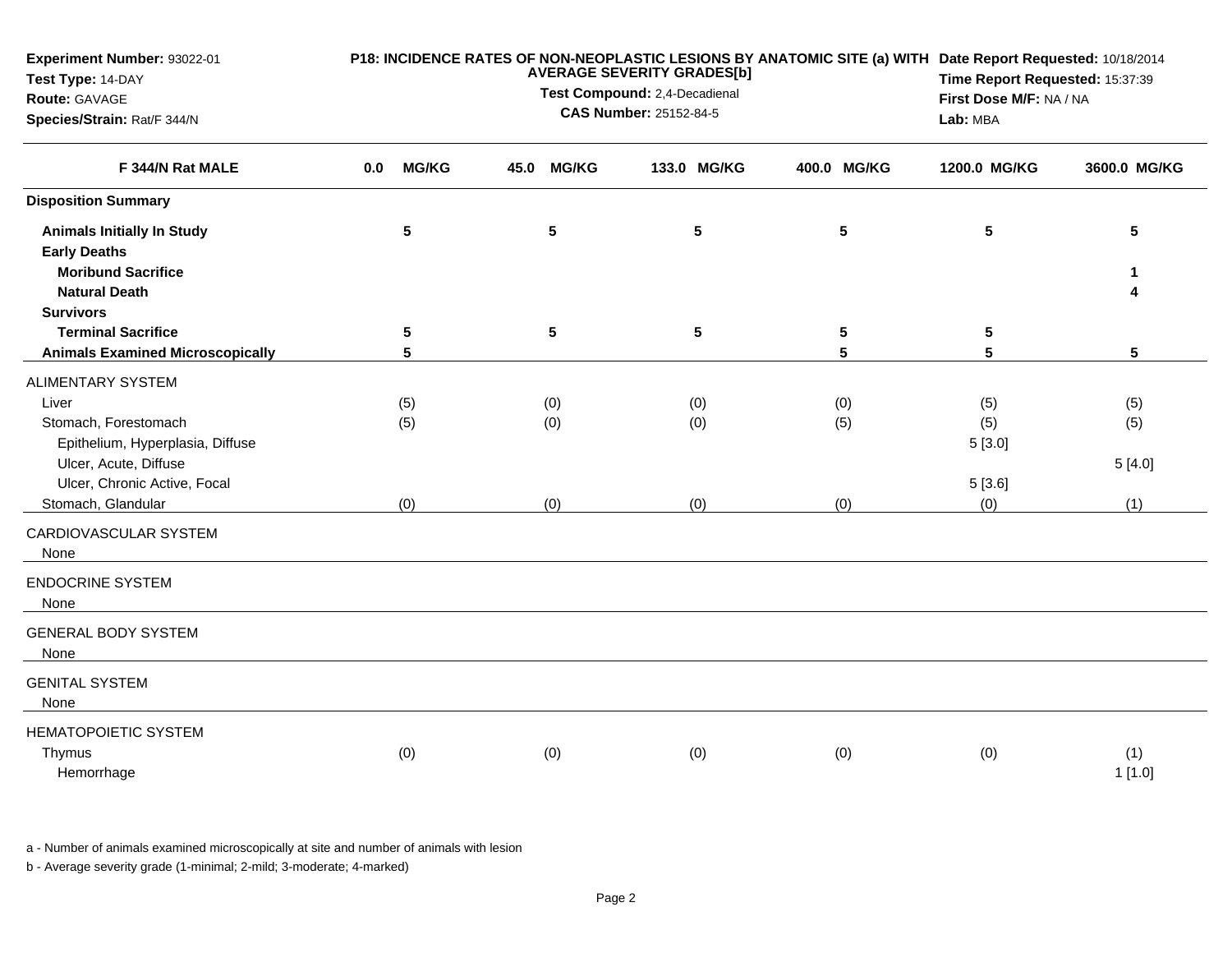| Experiment Number: 93022-01<br>Test Type: 14-DAY<br><b>Route: GAVAGE</b><br>Species/Strain: Rat/F 344/N |     |              | P18: INCIDENCE RATES OF NON-NEOPLASTIC LESIONS BY ANATOMIC SITE (a) WITH Date Report Requested: 10/18/2014<br>Time Report Requested: 15:37:39<br>First Dose M/F: NA / NA<br>Lab: MBA |              |             |             |              |              |
|---------------------------------------------------------------------------------------------------------|-----|--------------|--------------------------------------------------------------------------------------------------------------------------------------------------------------------------------------|--------------|-------------|-------------|--------------|--------------|
| F 344/N Rat MALE                                                                                        | 0.0 | <b>MG/KG</b> | 45.0                                                                                                                                                                                 | <b>MG/KG</b> | 133.0 MG/KG | 400.0 MG/KG | 1200.0 MG/KG | 3600.0 MG/KG |
| <b>INTEGUMENTARY SYSTEM</b><br>Skin                                                                     |     | (0)          |                                                                                                                                                                                      | (0)          | (0)         | (0)         | (0)          | (1)          |
| MUSCULOSKELETAL SYSTEM<br>None                                                                          |     |              |                                                                                                                                                                                      |              |             |             |              |              |
| NERVOUS SYSTEM<br>None                                                                                  |     |              |                                                                                                                                                                                      |              |             |             |              |              |
| <b>RESPIRATORY SYSTEM</b><br>None                                                                       |     |              |                                                                                                                                                                                      |              |             |             |              |              |
| SPECIAL SENSES SYSTEM<br>None                                                                           |     |              |                                                                                                                                                                                      |              |             |             |              |              |
| URINARY SYSTEM<br>Kidney                                                                                |     | (5)          |                                                                                                                                                                                      | (0)          | (0)         | (0)         | (5)          | (4)          |

\*\*\*END OF MALE DATA\*\*\*

a - Number of animals examined microscopically at site and number of animals with lesion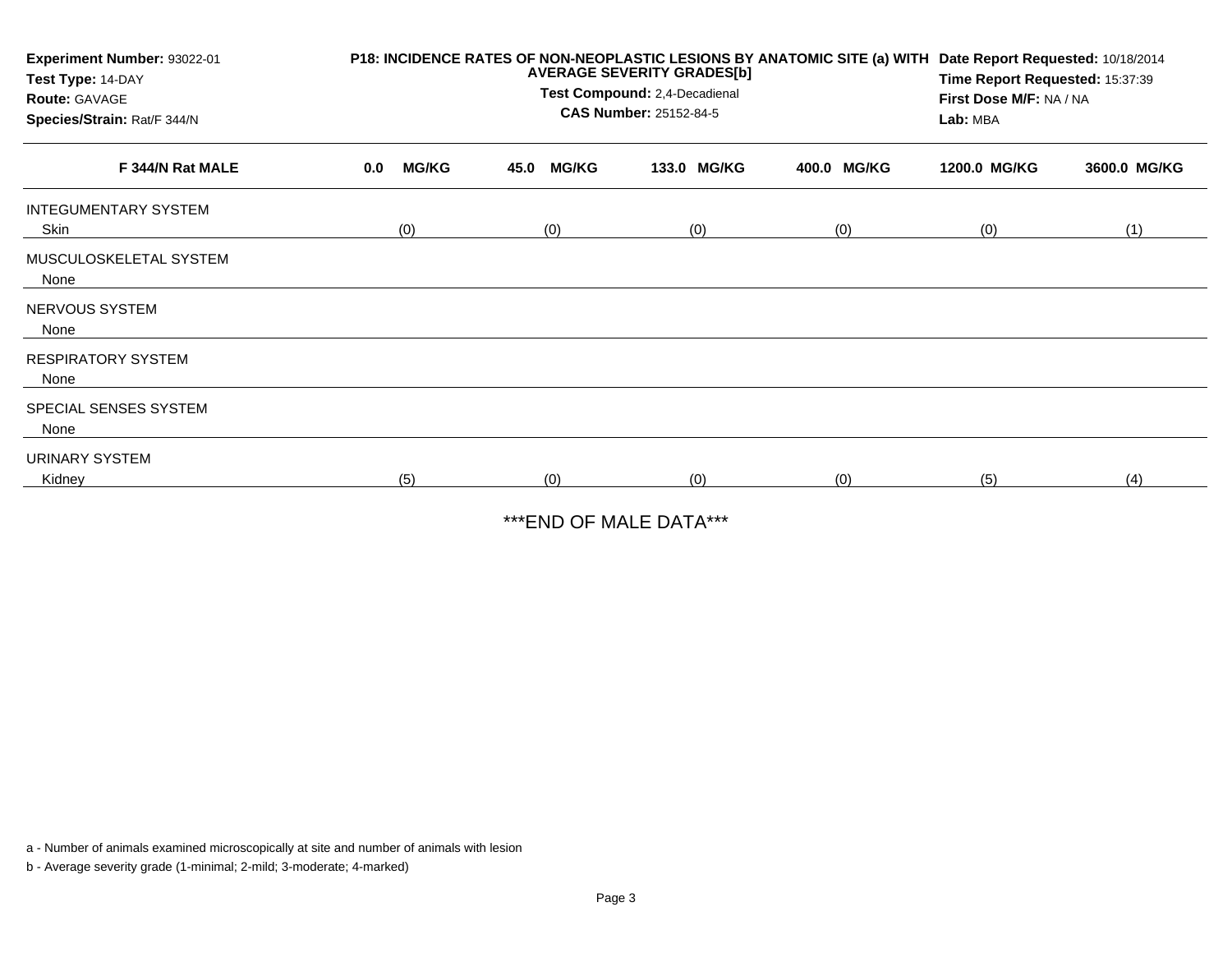| Experiment Number: 93022-01<br>Test Type: 14-DAY<br>Route: GAVAGE<br>Species/Strain: Rat/F 344/N |     |                | <b>AVERAGE SEVERITY GRADES[b]</b><br>Test Compound: 2,4-Decadienal | P18: INCIDENCE RATES OF NON-NEOPLASTIC LESIONS BY ANATOMIC SITE (a) WITH Date Report Requested: 10/18/2014<br>Time Report Requested: 15:37:39<br>First Dose M/F: NA / NA<br>Lab: MBA |             |             |              |                 |
|--------------------------------------------------------------------------------------------------|-----|----------------|--------------------------------------------------------------------|--------------------------------------------------------------------------------------------------------------------------------------------------------------------------------------|-------------|-------------|--------------|-----------------|
| F 344/N Rat FEMALE                                                                               | 0.0 | <b>MG/KG</b>   | 45.0                                                               | <b>KG/KG</b>                                                                                                                                                                         | 133.0 MG/KG | 400.0 MG/KG | 1200.0 MG/KG | 3600.0 MG/KG    |
| <b>Disposition Summary</b>                                                                       |     |                |                                                                    |                                                                                                                                                                                      |             |             |              |                 |
| <b>Animals Initially In Study</b><br><b>Early Deaths</b>                                         |     | 5              |                                                                    | ${\bf 5}$                                                                                                                                                                            | 5           | 5           | 5            | $5\phantom{.0}$ |
| <b>Natural Death</b>                                                                             |     |                |                                                                    |                                                                                                                                                                                      | $\mathbf 1$ |             |              | $5\phantom{.0}$ |
| <b>Survivors</b><br><b>Terminal Sacrifice</b>                                                    |     | 5              |                                                                    | $5\phantom{.0}$                                                                                                                                                                      | 4           | 5           | 5            |                 |
| <b>Animals Examined Microscopically</b>                                                          |     | $5\phantom{1}$ |                                                                    |                                                                                                                                                                                      |             | 5           | 5            | 5               |
| <b>ALIMENTARY SYSTEM</b>                                                                         |     |                |                                                                    |                                                                                                                                                                                      |             |             |              |                 |
| Liver                                                                                            |     | (5)            |                                                                    | (0)                                                                                                                                                                                  | (0)         | (0)         | (5)          | (5)             |
| Stomach, Forestomach                                                                             |     | (5)            |                                                                    | (0)                                                                                                                                                                                  | (0)         | (5)         | (5)          | (5)             |
| Epithelium, Hyperplasia, Diffuse                                                                 |     |                |                                                                    |                                                                                                                                                                                      |             |             | 5[3.0]       |                 |
| Inflammation, Chronic Active                                                                     |     |                |                                                                    |                                                                                                                                                                                      |             |             | 1[4.0]       |                 |
| Ulcer, Acute, Diffuse                                                                            |     |                |                                                                    |                                                                                                                                                                                      |             |             |              | 5[4.0]          |
| Ulcer, Chronic Active, Focal                                                                     |     |                |                                                                    |                                                                                                                                                                                      |             |             | 4[4.0]       |                 |
| CARDIOVASCULAR SYSTEM<br>None                                                                    |     |                |                                                                    |                                                                                                                                                                                      |             |             |              |                 |
| <b>ENDOCRINE SYSTEM</b><br>None                                                                  |     |                |                                                                    |                                                                                                                                                                                      |             |             |              |                 |
| <b>GENERAL BODY SYSTEM</b><br>None                                                               |     |                |                                                                    |                                                                                                                                                                                      |             |             |              |                 |
| <b>GENITAL SYSTEM</b><br>None                                                                    |     |                |                                                                    |                                                                                                                                                                                      |             |             |              |                 |
| <b>HEMATOPOIETIC SYSTEM</b>                                                                      |     |                |                                                                    |                                                                                                                                                                                      |             |             |              |                 |
| Thymus                                                                                           |     | (0)            |                                                                    | (0)                                                                                                                                                                                  | (0)         | (0)         | (0)          | (3)             |
| Hemorrhage                                                                                       |     |                |                                                                    |                                                                                                                                                                                      |             |             |              | 3[2.0]          |
| <b>INTEGUMENTARY SYSTEM</b>                                                                      |     |                |                                                                    |                                                                                                                                                                                      |             |             |              |                 |

a - Number of animals examined microscopically at site and number of animals with lesion